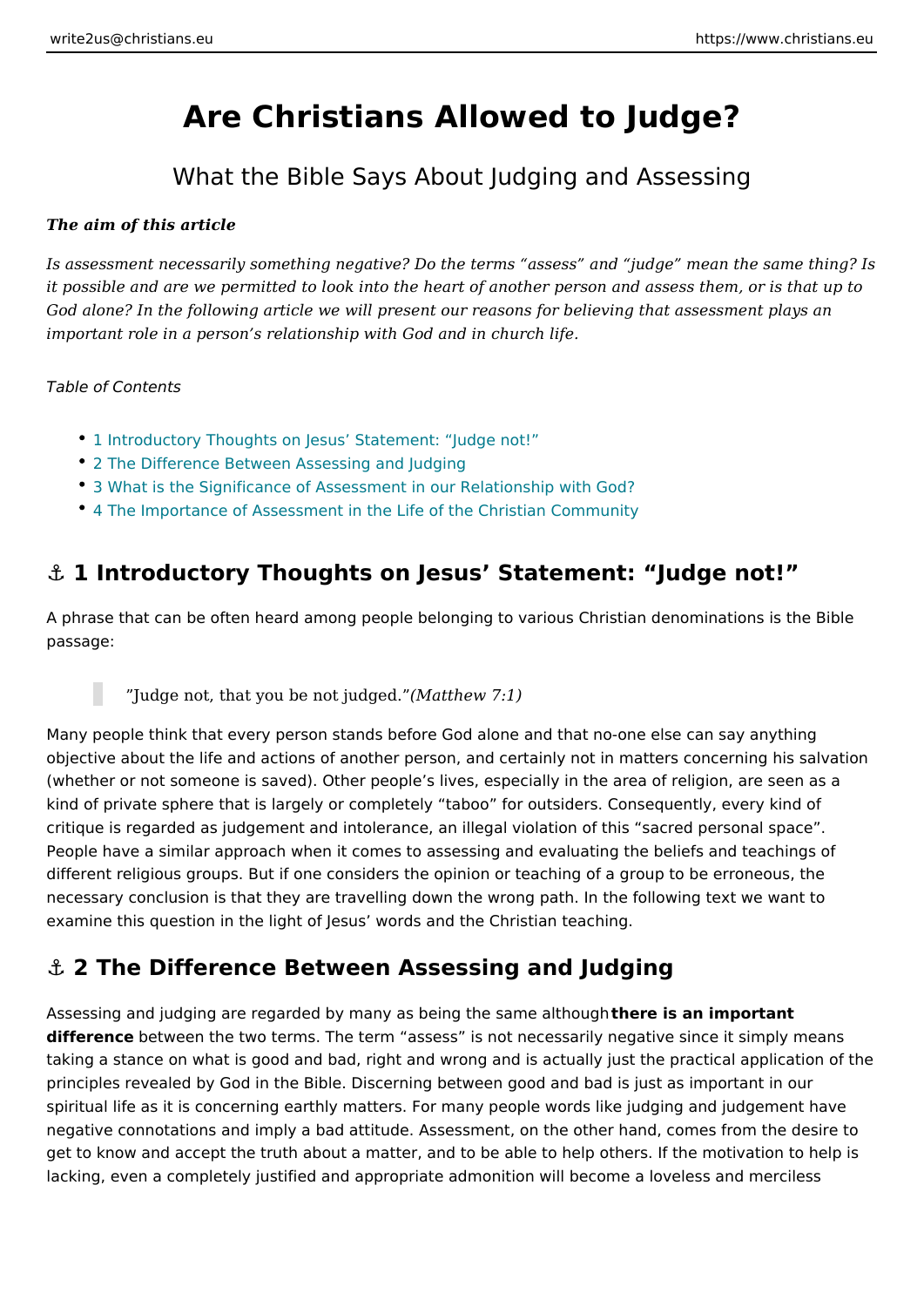condemnation. There are several passages in the Bible which speak against self-righteous and pharisaic judgement (e. g. Matthew 9:9–13; Luke 18:9–14 etc.). In the following well-known and, unfortunately often misinterpreted warning, **Jesus referred to this very unloving attitude**:

Judge not, that you be not judged. For with the judgement you pronounce you will be judged, and with the measure you use it will be measured to you. Why do you see the speck that is in your brother's eye, but do not notice the log that is in your own eye? Or how can you say to your brother, "Let me take the speck out of your eye", when there is the log in your own eye? You hypocrite, first take the log out of your own eye, and then you will see clearly to take the speck out of your brother's eye. *(Matthew 7:1–5)*

The passage addresses a haughty and hypocritical person who self-righteously points at the sins of other people without wanting to take notice of his own. **It does not mean that we are forbidden to remove the speck from our brother's eye.** Jesus criticized the condemning attitude using this picture and appeals to us to have an honest, humble and self-critical attitude and turn from our own sins. Then we will be able to help others: *"…then you will see clearly to take the speck out of your brother's eye"* (verse 5). What Jesus says here gives no support to the widespread opinion that another person's "specks" or sins are none of my business. Everyone experiences a speck in their eye as a great discomfort. It would be unloving not to want to help.

The parallel passage to Matthew 7:1–5 is found in Luke 6:37–42:

Judge not, and you will not be judged; condemn not, and you will not be condemned; forgive, and you will be forgiven; *(Luke 6:37)*

Here we find a parallel between Jesus' warning against judging and a warning against condemning and the appeal to forgive other people. These parallels show that judging is meant here in the sense of condemning and the unwillingness to forgive others.

Two verses later (verse 39), Jesus asks, *"Can a blind man lead a blind man? Will they not both fall into a pit?"* That is to say, if someone does not admit his own sins, he cannot receive God's forgiveness. Consequently, he is unable pass on God's grace and love to other people. He is unable to show other people the way out of their sins. However, if someone admits and regrets his sins he receives forgiveness and will be motivated by thankfulness and love to want to help others also find reconciliation with God:

Wash me thoroughly from my iniquity, and cleanse me from my sin! For I know my transgressions, and my sin is ever before me. Against you, you only, have I sinned and done what is evil in your sight, so that you may be justified in your words and blameless in your judgement. …Restore to me the joy of your salvation, and uphold me with a willing spirit. Then I will teach transgressors your ways, and sinners will return to you. *(Psalm 51:2–4,12–13)*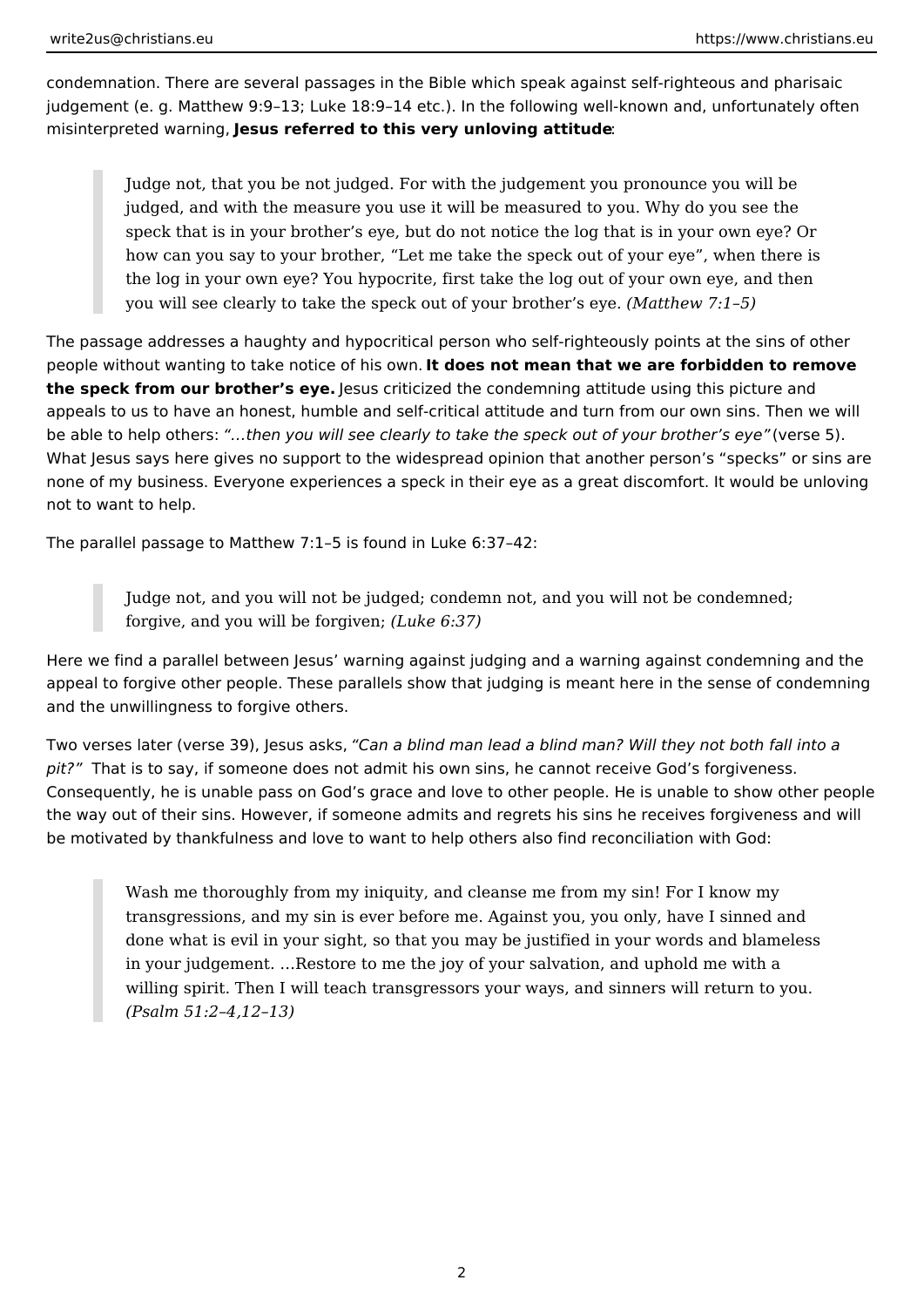<span id="page-2-0"></span>So the parallel passage from Luke 6:37 42 makes it even clearer that Jesus inte to warn people against judging in a hypocritical and unloving way without examin of God.

The context of these verses about not judging in both gospels encourages sober We are compelled to ask ourselves, Who is worthy of [re](#page-5-0)ce Whin ogisput webser whill not enter the kingdom of God? Jesus tells us we will recognize false prophets accor a direct invitation to make an assessment.

# &" 3 What is the Significance of Assessment in our Relati with God?

In this world corrupted by sin, someone who seeks what is good must test everyt exposes the danger of deception quite drastically in 2 Corinthians 11:14 15:

And no wonder, for even Satan disguises himself as an angel of light. S if his servants, also, disguise themselves as servants of righteousness. correspond to their deeds.

God, in his great mercy and love, has shown us the way to Himself through Jesu freedom to choose. He has also exposed wickedness and sin for what they are.

You are my friends if you do what I command you. No longer do I call you the servant does not know what his master is doing; but I have called y that I have heard from my Father I have made okhomo w  $5:104$  yiosu).

If I had not come and spoken to them, they would not have been guilty of they have no excuse for their sin. Whoever hates me hates my Father al done among them the works that no one else did, they would not be quil now they have seen and hated both me  $\phi$ dolm y 15:22 224)

So Jesus said to the Jews who had believed in him, If you abide in my truly my disciples, and you will know the truth, and the t(Johnwill set yo 8:31 32)

It is only possible to live with God if we want to live in the truth that God has la 12:1 2). Finding, and most importantly acting according to the truth and exposin falsehood are therefore prime necessities. If someone does not do this, they wil

Enter by the narrow gate. For the gate is wide and the way is easy that destruction, and those who enter by it are many. For the gate is narrow hard that leads to life, and those who (find that  $\vec{a}$ : fleaved 14)

But the hour is coming, and is now here, when the true worshippers will Father in spirit and truth, for the Father is seeking such people to wors spirit, and those who worship him must worship i(n) oshprifilt:  $2a$  3nd  $24$  ) uth.

Watch yourselves, so that you may not lose what we have worked for, be reward. Everyone who goes on ahead and does not abide in the teaching

3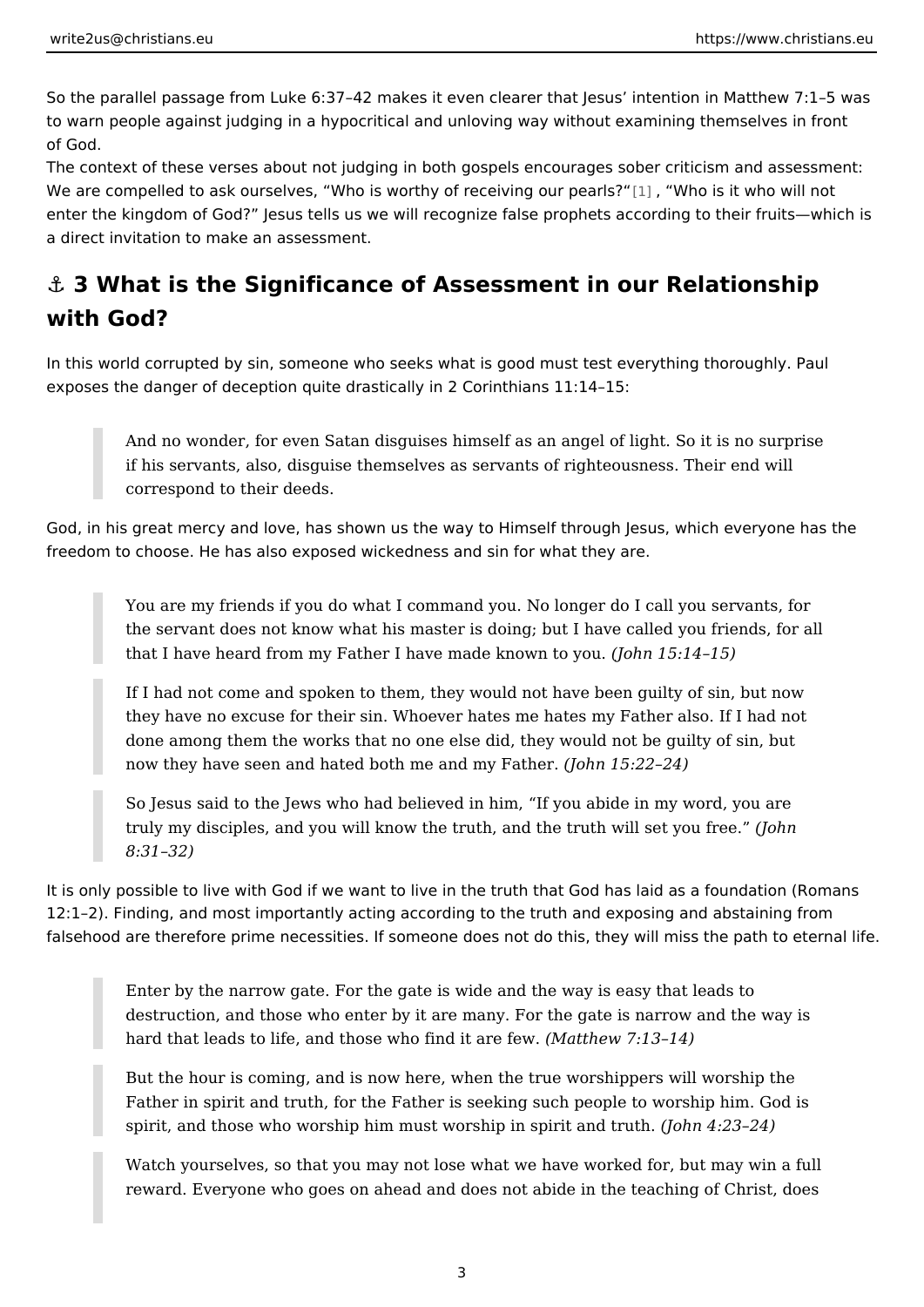<span id="page-3-0"></span>not have God. Whoever abides in the teaching has both the Father and the Son. *(2 John 8–9)*

The following example can illustrate more precisely what we mean.

If someone is preparing a dish of mushrooms, will he not first make sure that each of the mushrooms is edible and not poisonous? No doubt! How much more carefully should we test everything in matters concerning our relationship with God and our salvation? Two people who make opposing and contradictory statements about the same issue cannot both be right. This is also valid for questions of biblical doctrine, as in the following examples:

Does God determine the eternal destiny of people (predestination), or do we have a free will? Does hell exist, or do all people go to God? Is the Holy Spirit a person or just a power? Can someone lose his salvation, or is that impossible? Do humans have a sinful nature or not?

There are many more examples of doctrines from various religious groups and churches we could name, which, as the above mentioned points, are not merely abstract theological discussions, but which have a fundamental impact on our lives. In fact, these very contradictions require all who search earnestly for the truth to ask themselves, "What is truth? What is God like? How can I live a life pleasing to Him? How can we find true peace and fulfillment in God?

### *Hence, we find many exhortations in the Bible to test and assess everything and everyone.*

…for at one time you were darkness, but now you are light in the Lord. Walk as children of light (for the fruit of light is found in all that is good and right and true), and try to discern what is pleasing to the Lord. Take no part in the unfruitful works of darkness, but instead expose them. *(Ephesians 5:8–11)*

Do not quench the Spirit. Do not despise prophecies, but test everything; hold fast what is good. Abstain from every form of evil. *(1 Thessalonians 5:19–22)*

Beware of false prophets, who come to you in sheep's clothing but inwardly are ravenous wolves. You will recognize them by their fruits. Are grapes gathered from thorn bushes, or figs from thistles? So, every healthy tree bears good fruit, but the diseased tree bears bad fruit. A healthy tree cannot bear bad fruit, nor can a diseased tree bear good fruit. Every tree that does not bear good fruit is cut down and thrown into the fire. Thus you will recognize them by their fruits. *(Matthew 7:15–20)*

# **⚓ 4 The Importance of Assessment in the Life of the Christian Community**

**Assessment and love are very closely connected.** In order to give our brothers and sisters the help that God really wants to give them, we need to try to understand where they are at in their relationship with God—what are their weaknesses and sins and where they need help—by considering their life and deeds. If someone desires to please God, he will be grateful for this help.

Sadly, many religious people are too proud and feel offended when you address problems in their spiritual life. It is certainly easier for everyone if, in order to avoid a probable conflict, you avoid confronting another person with his errors and calling him to repentance. This very attitude, however, of choosing a seemingly easier way, led the Christian communities of the early centuries to several disastrous changes:

**Christians stopped sharing their lives openly with their brothers and sisters.** Brotherly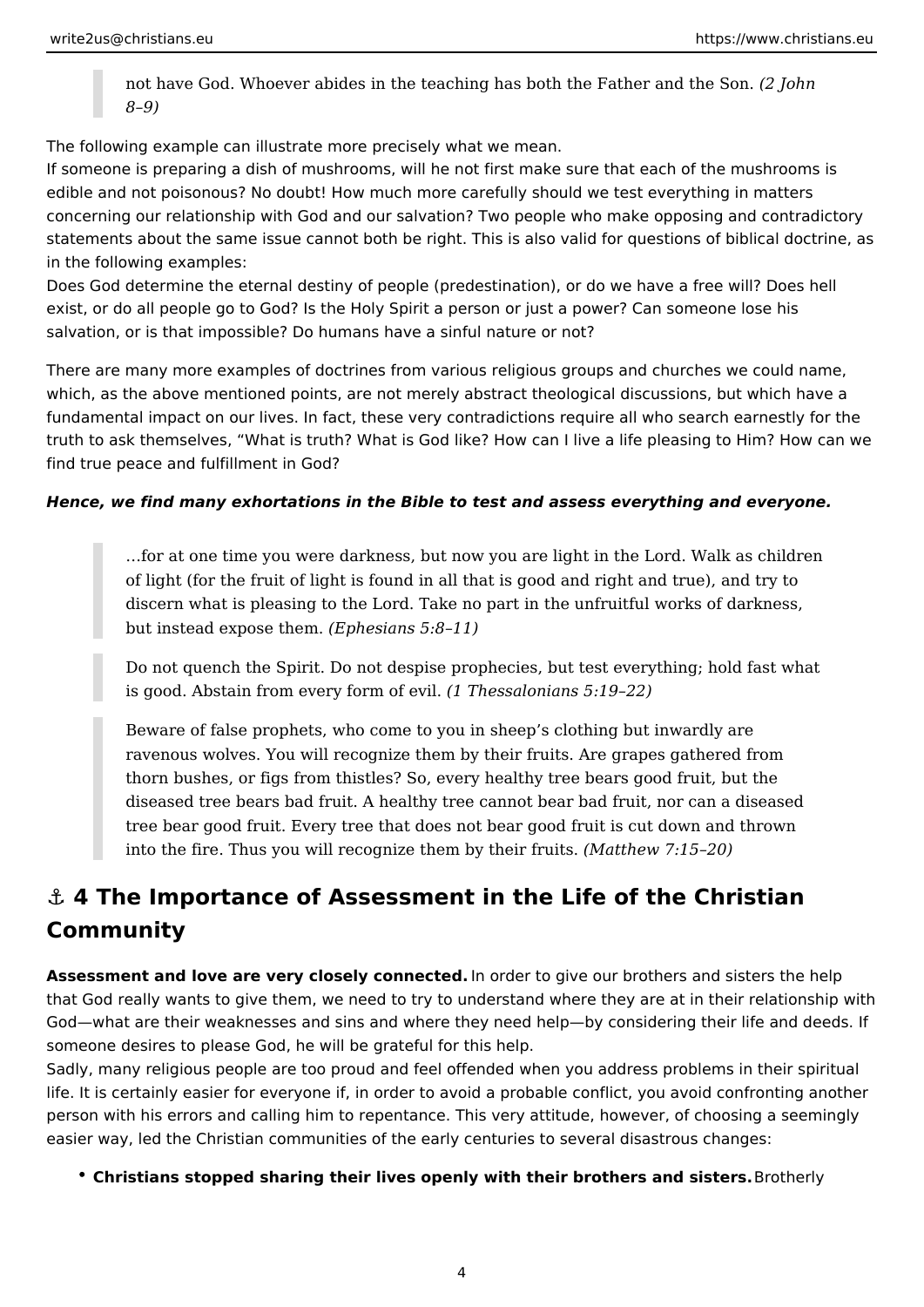affection and love were no longer natural and as a result, they could no longer be sure about their brothers' spiritual state.

- Parallel to the perceivable decrease in the practice of admonition and church discipline, **their fight for sanctification became less and less intense.** The "smaller" sins remained hidden, and the congregations applied stricter measures only in the case of obvious transgressions that often reached a very worldly level.
- The lack of necessary help, admonition and encouragement and the unwillingness to exclude hardened sinners provided rich soil for the **churches to be watered down by the presence of many pseudo-Christians and unbelievers.**
- **Persons who were swift to action and had good organizational abilities**, and who were able to give a good impression—**gained great influence and authority.** They assumed "leading positions" in the congregations and their decisions and actions were not and could not be examined by the whole church.
- As a consequence of these things, Christianity opened itself up to **false teachings and false concepts of God.** The church ceased to be an example that assesses the world and calls it to a change of life.

Foreseeing these dangers, the Bible motivates us to **take responsibility for our brothers and sisters**, to encourage and admonish them. Only in this way is it possible to maintain the love and purity that are in accordance with God's will in the church.

Take care, brothers, lest there be in any of you an evil, unbelieving heart, leading you to fall away from the living God. But exhort one another every day, as long as it is called "today", that none of you may be hardened by the deceitfulness of sin. *(Hebrews 3:12–13)*

If your brother sins, go and show him his fault in private; if he listens to you, you have won your brother. But if he does not listen to you, take one or two more with you, so that by the mouth of two or three witnesses every fact may be confirmed. If he refuses to listen to them, tell it to the church; and if he refuses to listen even to the church, let him be to you as a Gentile and a tax collector. *(Matthew 18:15–17, NASB)*

But now I am writing to you that you must not associate with anyone who claims to be a brother or sister but is sexually immoral or greedy, an idolater or slanderer, a drunkard or swindler. Do not even eat with such people. What business is it of mine to judge those outside the church? Are you not to judge those inside? God will judge those outside. "Expel the wicked person from among you." *(1 Corinthians 5:11–13, NIV)*

Besides the urgent call to encourage our brothers we find many examples of how the **Christians guarded the teaching and the church**, which is the *"pillar and buttress of the truth"* (1 Timothy 3:15).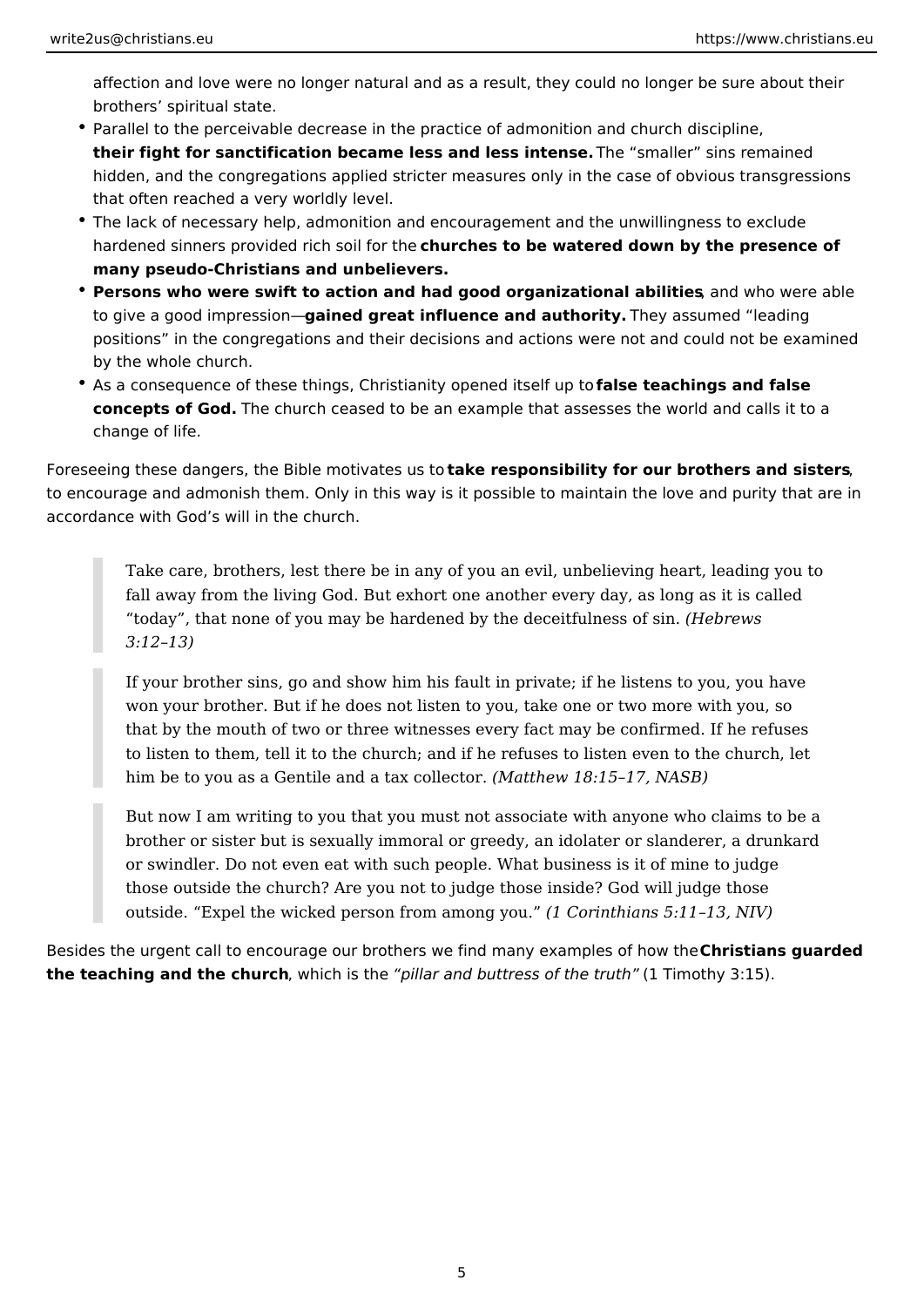<span id="page-5-0"></span>Beloved, do not believe every spirit, but test the spirits to see whether God, for many false prophets have gone out into the worlow and everare from knows God listens to us; whoever is not from God does not kinsoten to us. the Spirit of truth and the spirit  $\text{L}\alpha$  herright. 6)

I know your works, your toil and your patient endurance, and how you can those who are evil, but have tested those who call themselves apostles found them to be ( $\text{Rad}$  selation 2:2)

The following passage shows us how natural it was for the first century communi they wanted to help to come to repentance:

But if all prophesy, and an unbeliever or outsider enters, he is convicte called to account by all, the secrets of his heart are disclosed, and so, he will worship God and declare that God is  $r$ (da Clogram the hag n sy onlu4: 24 25)

Jesus himself showed people clearly what separates them gfrid anticheout 23:13 36 and 19:16 22), even though he knew that by this he would make enemies for himself. to find Gwe, must follow Jesus exaenvelme if it means facing conflicts and rejection Jesus did.

In summary we can say that the kind of assessment that the Bible talks about me people on the basis of God s word what God s ways are and where they are not I them. Jesus wasn t alone in doing this. He instructed his disciples and everyone do the same. The prerequisite is that we examine and assess our own lives acco Bible, submitting ourselves to God in humility and obedience. The New Testamen many passages. Assessment is, in itself, not a negative term. Rather it is insepa truth, our brothers and sisters, and all people.

#### Related Links

• [The Visible C](https://www.christians.eu/visible-church/)hurch

Your Email\*

Your Message\*

Send

#### Footnotes

1.Matthew 7:6

Permission is granted to reproduce this article for personal use unchanged and complete only. Content may any other form without written permission from www.christians.eu